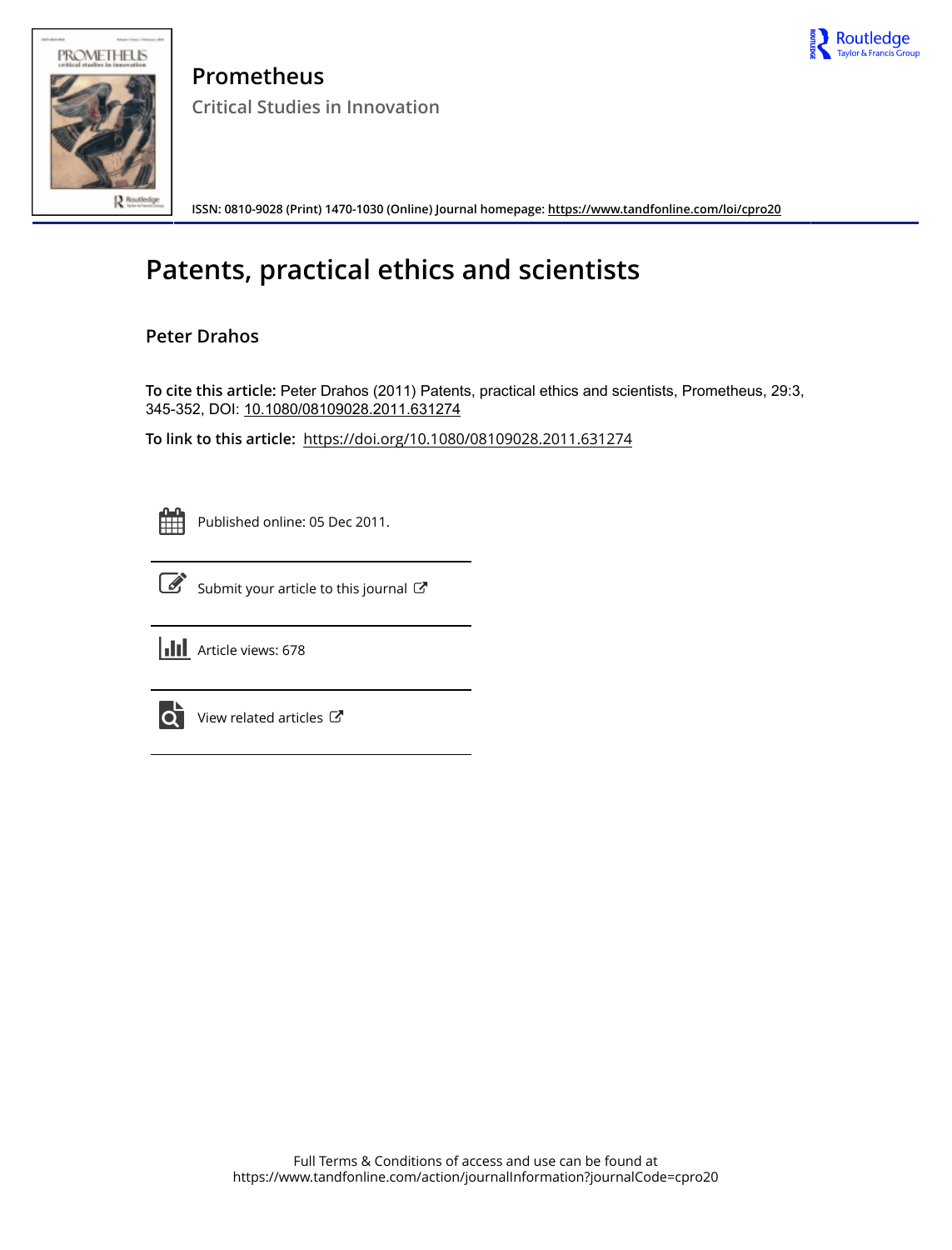### **RESPONSE**

## Patents, practical ethics and scientists

Peter Drahos\*

Peter Drahos is a Professor in the Regulatory Institutions Network, College of Asia Pacific, Australian National University and holds a Chair in Intellectual Property in the Centre for Commercial Law Studies, Queen Mary, London University.

#### Marx's prophecy

All the sciences, argued Marx (1857–8, p.704), would be 'pressed into the service of capital'. Nothing surprising then, at least for Marx, in Novartis renting an entire department of plant biology in 1998 at Berkley for 5 years for \$US25 million (Buchanan and Chapela, 2002). Five million a year sounds like a lot to academics. It is not a lot for a company that in 1998 made pre-tax profits of \$US5.5 billion on sales of  $SUS22$  billion.<sup>1</sup> It would probably have also found ways to leverage tax advantages from giving to an educational institution.

Of course, there are many more examples one could give of science being integrated into the means of production, as the literature on entrepreneurial science makes clear (Etzkowitz, 2002). The intellectual property rights (IPR) system is probably the key institution in this integrative process. For example, a patent creates rights of exclusion over scientific knowledge, rights that can be sold to others. We can be confident that the contract between Novartis and Berkley would have been very precise about the issues of patent ownership concerning the research coming out of the plant biology department. Patents and other IPR, such as copyright, plant variety rights, semiconductor chip protection and trade secrets, help to create commerce in scientific knowledge.

In their proposition paper, Rhodes *et al.* raise some questions about the effects of this IPR-based knowledge commerce. They worry that the increasingly dominant model of commercialized science will cause problems of access to both the knowledge and the products and processes that embody that knowledge. An organization like Médecins Sans Frontières, which has to overcome patent barriers to importing and distributing patented medicines in many developing countries, would share this concern. Rhodes et al. also have concerns about the impact of commercialized science on innovation, as well as scientific progress itself. All innovation is cumulative in the sense that no inventor invents every single input that contributes to the invention (for example, the language in which the inventor thinks). The more inputs that have to be paid for, the higher the price of starting innovation and so fewer starts are made.

ISSN 0810-9028 print/ISSN 1470-1030 online

http://dx.doi.org/10.1080/08109028.2011.631274

http://www.tandfonline.com

<sup>\*</sup>Email: peter.drahos@anu.edu.au

2011 Taylor & Francis

All views and opinions expressed in this article are the views of the author and are not the views of Taylor & Francis, its agents and its licensors.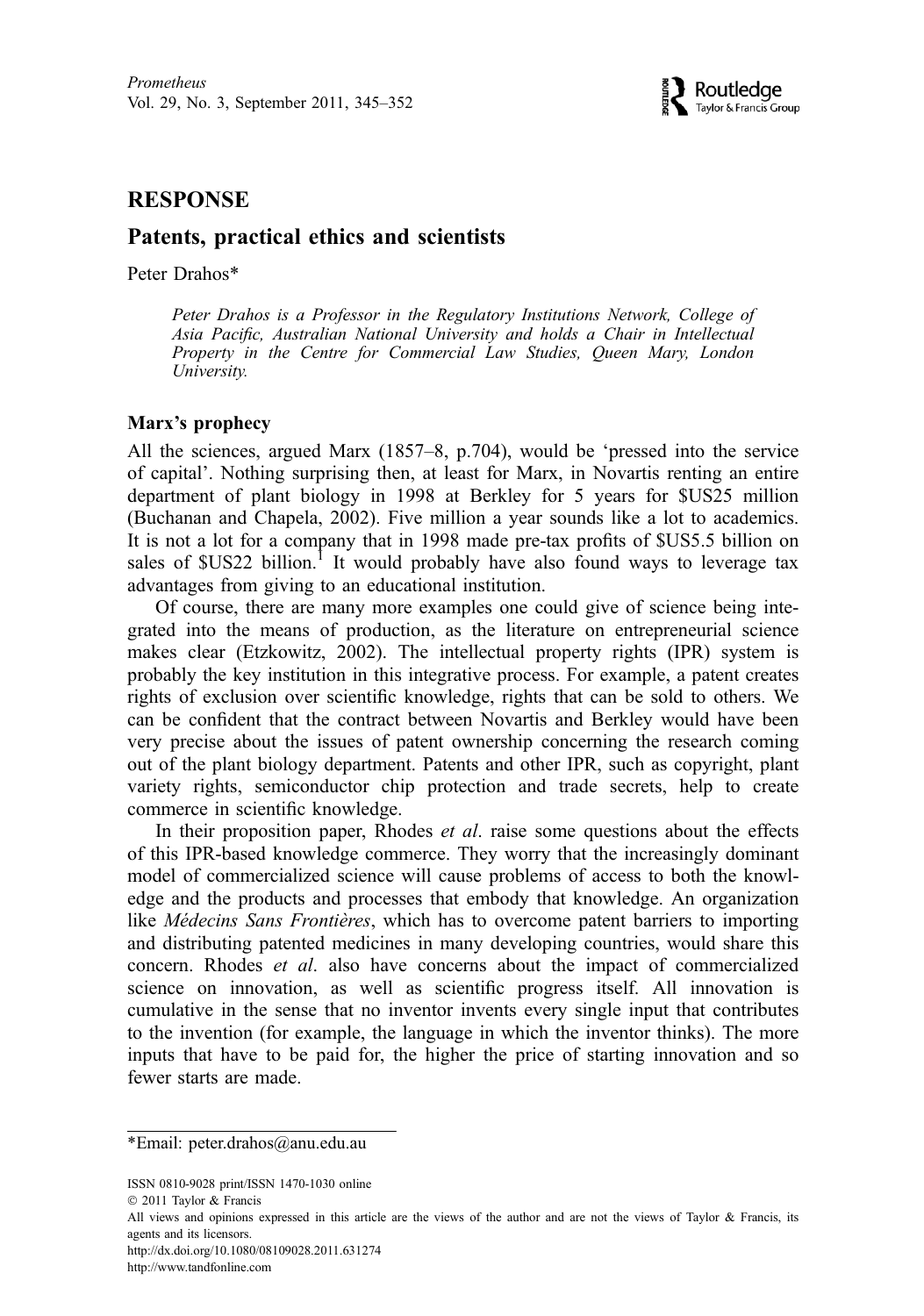Rhodes *et al.* depict the problems in terms of a systems clash. What is the effect of IPR systems on the institution of science? Marx thought that he had worked out answers to how economic systems were likely to evolve. As the productive forces in an economy reconfigured around the ownership of knowledge, new ruling elites would emerge, the apparatus of the state would criminalize knowledge-sharing activities, and scientific labour would be deeply integrated into production. His answer to the question asked by Rhodes *et al.* about who owns science would have been to point to the forces of capital.

I want to ask a slightly different question to the one posed by Rhodes et al.: Who owns scientists? The answer to this question is no-one. Scientists, like the rest of us, are moral agents and can make decisions accordingly. I ask  $-$  and answer  $-$  this question because I want to make it clear that scientists face some practical, ethical questions when it comes to their support for, and use of, the patent system. And, as I shall make clear, scientists are largely responsible for supporting the operation of the patent system. I will confine my analysis to the patent system, not because other parts of IPR are not relevant to science, but rather because the patent system most clearly relates to basic needs. Patent claims over medicines, genes and plants can potentially affect products relevant to the fulfilment of basic human needs.

#### Who runs the patent system?

Assume for a moment that we had followed Shakespeare's suggestion in Henry VI and killed all the lawyers. While it might be a Pareto improvement, it would make no real difference to the operation of the patent system. Overwhelmingly, scientists rather than lawyers keep the patent system running and growing. Search any of the millions of patents being applied for, and almost certainly the inventors will be scientists. This is obviously the case in high-technology areas such as biotechnology, pharmaceuticals, nanotechnology and semiconductors. It is also something that has been true for a long time. The links in the late nineteenth century between the science of synthetic chemistry, invention and the rise of the pharmaceutical industry have been well documented (Dutfield, 2003). Scientists are also needed to draft patent applications. The qualification regimes around the world for patent attorneys vary, but in most developed countries, a patent attorney has to be trained in a scientific discipline of some kind. In Commonwealth countries, the patent attorney profession is independent of the legal profession with entry to the former controlled by an institute of patent attorneys that sets the rules of qualification. Clearly, it would be difficult to describe and define an invention by means of patent claims if one were not scientifically trained. Scientists are not only responsible for applying and drafting patents, they also examine them. Around the world, patent offices are filled with thousands of scientifically trained examiners. Obviously, a patent application that takes the form of, for example, a Markush claim over a class of compounds with potentially millions of members cannot be examined by someone without training in chemistry. Running a patent system represents quite a drain on a country's scientific pool of talent. It is one of the many reasons why most developing countries, with some obvious exceptions, such as China and India, cannot afford the system.

In fact, everywhere one looks, scientists maintain the patent system. Lawyers tend to become involved only in litigation, but just a tiny percentage of patents are litigated. The role of scientists goes beyond tending to the administrative demands of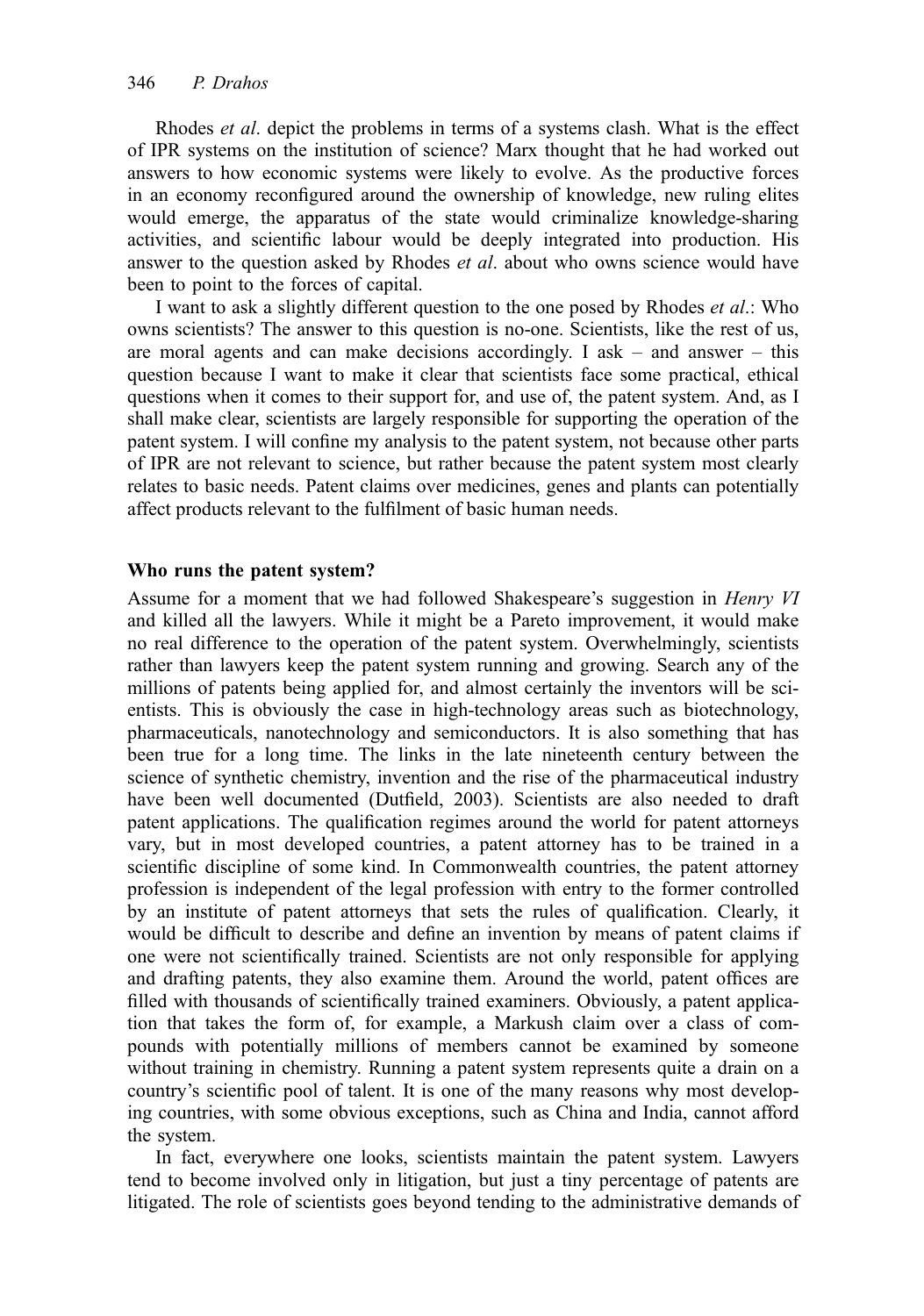the system. Over the course of the system's history, entrepreneurial scientists in particular have become its policy advocates and moral defenders. The entrepreneurial scientist was for a long time a rare bit of DNA, as it were, but during the 1980s, some social analogue of the polymerase chain reaction occurred and entrepreneurial scientists involved in start-ups and other commercialization ventures began appearing in numbers, especially in the US and especially in molecular biology departments (Etzkowitz, 1998). For example, William Rutter from the University of California, Berkeley (along with some colleagues) created Chiron, a company that was to become involved in long-running patent litigation through its worldwide patenting of the isolated hepatitis C virus (Palombi, 2009, p.283). As in the music business, writs follow genetic hits. Worldwide patent litigation has occurred as companies have scrambled to sort out the patent ownership of lucrative, naturally occurring genes, such as those related to insulin and breast cancer. In the next section, I want to provide a brief example of the way in which scientists in Australia have rallied to the defence of the patent system when its effects have been publicly criticized.

#### Claiming nature for one's own

Patents are available for inventions, not discoveries. This principle has now been codified and globalized through the World Trade Organization's Agreement on Trade-Related Aspects of Intellectual Property Rights (TRIPS) (see Article 27(1)). It follows that naturally occurring biological materials are not patentable. However, many public interest principles that are built into patent law are easily circumvented through claim drafting formats. The restriction on patenting naturally occurring biological materials has been circumvented by patent offices being prepared to accept claims such as the following: 'An isolated Y comprising sequence X'. The basic gaming strategy has been to allow patent claims over material that has been isolated from nature. By this logic, the rock that I have discovered in the forest and taken home to put on my mantelpiece is now my invention. Using this contrived distinction, the patent system in the case of biological materials becomes similar to a forestry logging operation.

Some states, such as Brazil, have endeavoured to put an end to this by inserting prohibitions on the patenting of naturally occurring biological materials in their patent law. We should note that whether this type of prohibition is effective is a matter of empirical investigation. Patent offices have huge incentives to approve clever drafting formats since they make money from the grant and renewal of patents. That said, tying the hands of a patent office by means of an express restriction in law is a good start, especially if it is accompanied by other regulatory strategies, such as the independent audit of a patent office's work. Such regulatory strategies are needed because patent offices have well and truly been integrated into a private corporate rentier network (Drahos, 2010). They do not serve the national interests of their states.

In November 2010, a private senator's Bill was introduced into the Australian Senate.<sup>2</sup> The events that led to this Bill go back to  $2002-03$  and  $2008$  when the company Genetic Technologies attempted to stop organizations within Australia from carrying out tests on patients to find out whether they had the genes for breast cancer. Genetic Technologies argued that such tests would infringe its patents over the genes, patents that it held by virtue of an exclusive licence arrangement with the US company, Myriad Genetics. Genetic Technologies eventually withdrew its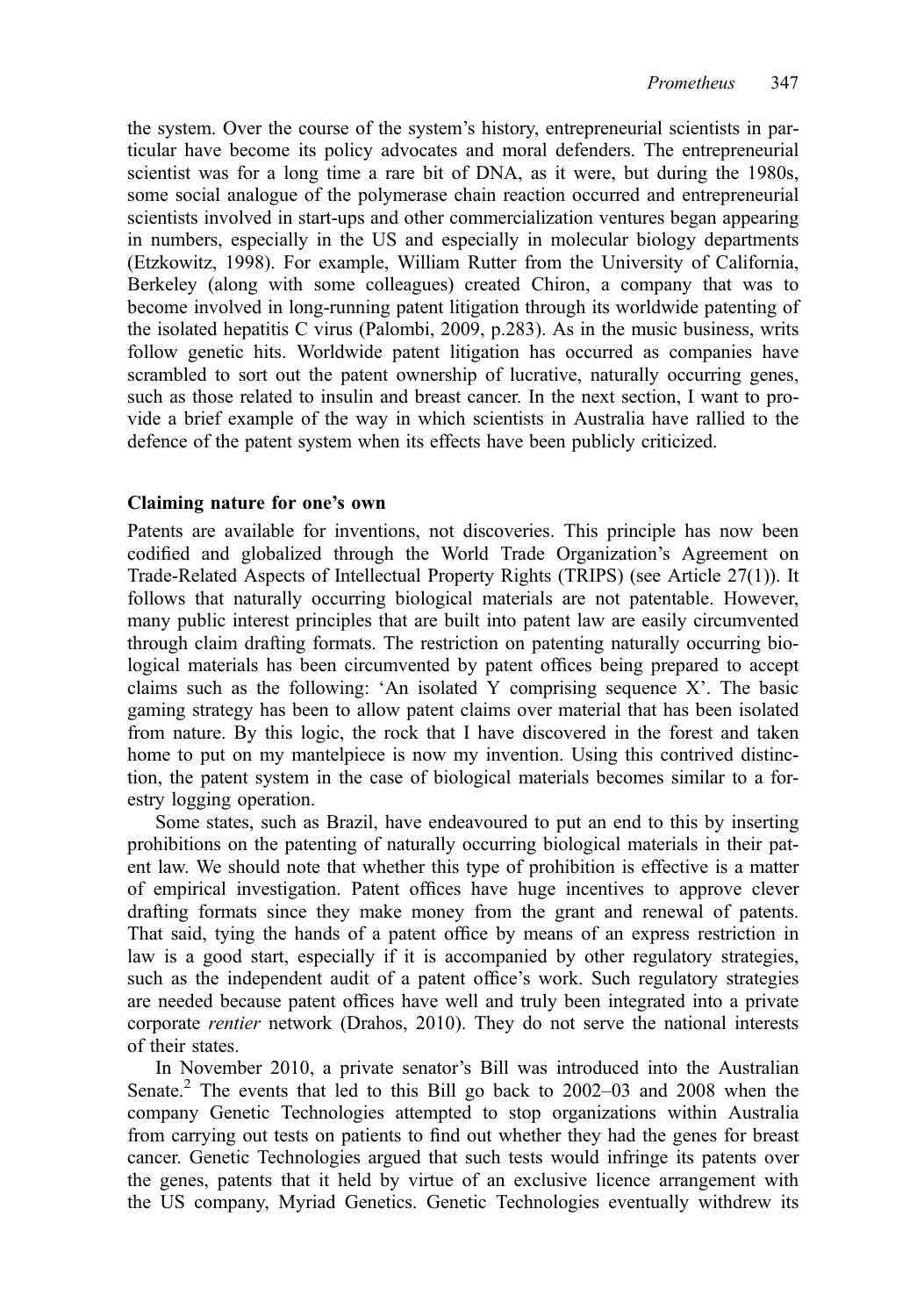demands, but by then it had caught enough of the public's attention for the matter of gene patents to be referred to a Senate committee in November of 2008.<sup>3</sup>

The explanatory memorandum states the purpose of the  $Bill<sup>4</sup>$ 

[T]o advance medical and scientific research and the diagnosis, treatment and cure of human illness and disease by enabling doctors, clinicians and medical and scientific researchers to gain free and unfettered access to biological materials, however made, that are identical or substantially identical to such materials as they exist in nature.

The Bill was referred to the Senate legal and constitutional committee for inquiry and report, and there for the time being it rests, awaiting burial or birth. This second Senate committee received 114 submissions.<sup>5</sup> Of the big pharmaceutical companies to make submissions – Abbott, Eli Lilly, GlaxoSmithKline, Johnson and Johnson, Merck, Merck Sharp and Dohme, Pfizer, Roche and Sanofi Aventis – none supported the Bill. Members of the agrobiotech industry, such as Bayer Crop-Science, Agrifood Awareness and Croplife, also warned of ruin if the Bill were passed, as did the big biotechnology players, such as Amgen. The Grains Research and Development Corporation, a Commonwealth statutory authority, whistled the same tune. Similarly, those who earn their living from drafting and advising on patents – the International Federation of Intellectual Property Attorneys, the Institute of Patent and Trade Mark Attorneys of Australia, the Licensing Executives Society of Australia and New Zealand, and the American Intellectual Property Law Association – also came out against the Bill. Individual attorney firms made submissions along similar lines.

More interesting were the submissions from the universities, research institutes and government research organizations. They speak volumes about the boardroom tie ups and links among the scientists working in Australia's universities and government research organizations and the private corporate rentier network that has flourished through patent monopolies. This is not the place to go through all the submissions; in any case, there is no need since they are all along similar lines. They argue for the burial of the Bill. So, for example, the Group of Eight, Australia's self-proclaimed elite universities, argued in a joint submission that the Bill would make it harder to obtain money from industry, and that there was a real risk that the biotechnology and pharmaceutical industries would flee Australia's shores, taking their research with them. Sydney University's Technology Transfer Office, presumably not content with the weightiness of the Group of Eight submission, made its own. It pointed to the damaging effects of the Bill on Sydney University's patent portfolio of some 221 patent families, and warned how unhappy the companies that fund university research would be if the Bill were passed. La Trobe University, not a member of the illustrious Eight, pointed out that reduced Commonwealth funding meant that universities were heavily dependent upon industry for research money. The Bill would jeopardize La Trobe's dependence on industry funding. A joint submission from six universities within the Sydney Basin also opposed the Bill. The Australian Academy of Sciences read from the same script, as did the Commonwealth Scientific and Industrial Research Organization, the National Health and Medical Research Council, and various other medical research institutes.

An outsider reading these submissions would probably think that only patent monopolies stop Australia's research capabilities sliding into the dark ages.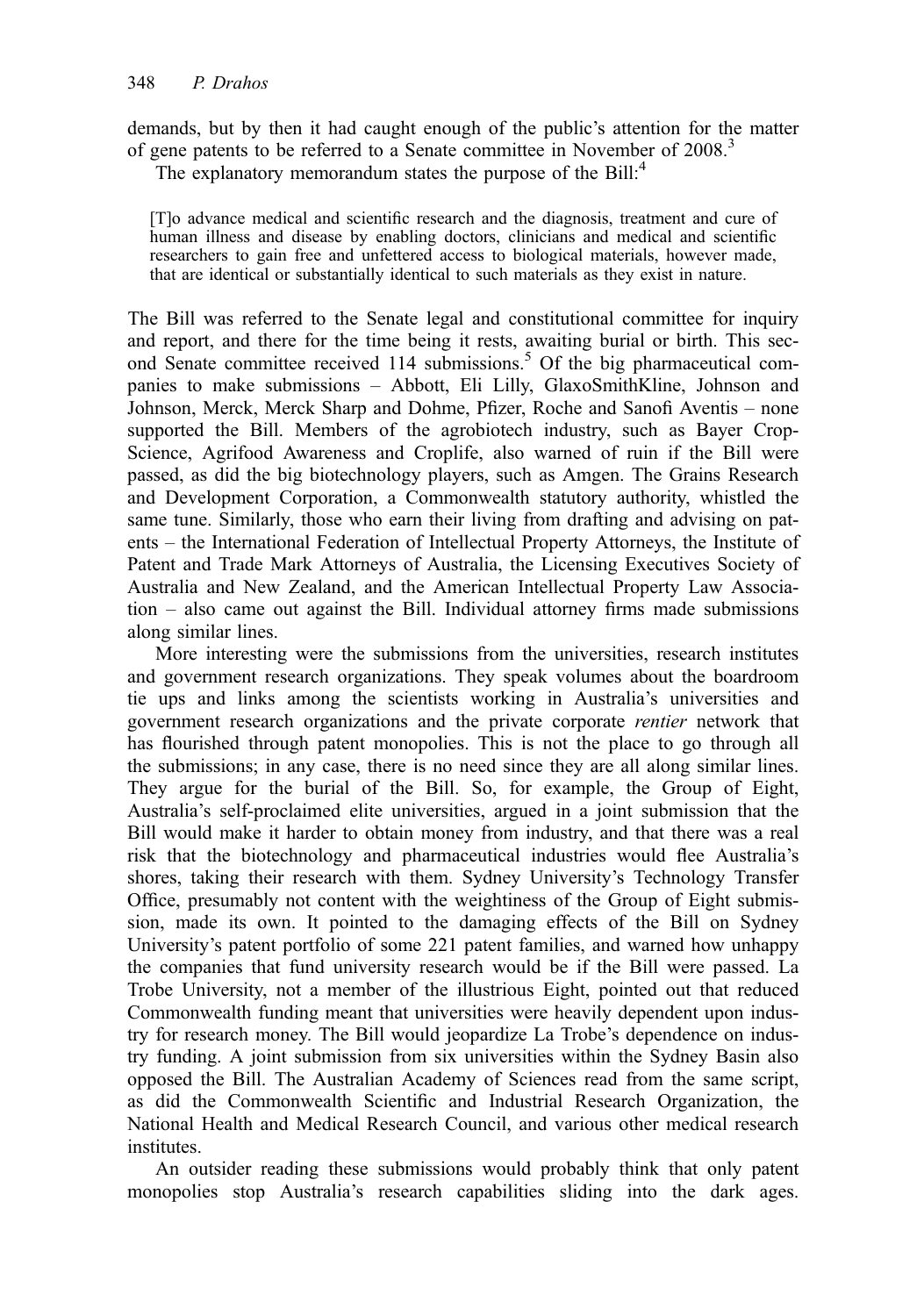Following the boardroom trails of these organizations would probably reveal overlapping public and private networks in which many of the actors had patent holdings. How the passage of public legislation is meant to be secured when a governing network with strong financial interests in the outcome mounts a campaign against it poses an interesting problem.

#### Some practical ethics

It is clear that on a day-to-day basis, there is a lot of practical support for the patent system by scientists. The number of potentially pending patent applications in 2008 stood at 5.94 million, with an estimated 6.7 million patents in force (World Intellectual Property Organization, 2010, p.10). Whether this practical support is also justifiable as a matter of practical ethics is an open question. Ethical theories are broadly divided into theories that tackle a moral problem by considering the consequences of taking a particular decision, and those that apply a pre-existing rule or principle of some kind (Singer, 1993, p.3). The former are grouped under the label of consequentialism, and the latter are called deontological or non-consequentialist theories.

What is interesting is how little support theories from either of these camps offer advocates of the patent system in general, or even the more specific practice of biotechnology patenting. Can one, for example, defend patent claims over biological materials using a natural rights theory of some kind? This type of theory assumes that people are living in a state of nature and proceeds to find that they have a natural right of property in objects in which they have invested their labour. However, these theories also apply constraints on the exercise of this natural right of appropriation. John Locke (1690, p.17), the philosopher most often linked with this argument, was careful to specify, among other things, that in appropriating material from the common, one had to leave 'enough and as good' for others. Harvesting some fruit is not a problem, but harvesting a gene that allows one to control all the fruit in all the orchards is. Claiming a monopoly over the isolation of a crucial biological material is not to leave enough and as good for others. A natural rights justification for the patent ownership of biological materials might, at best, allow one to defend the ownership of a biological invention, but not a naturally occurring biological material that has been characterized as an invention by means of a legal artifice, such as a claiming format. Interestingly, Robert Nozick (1974, pp.181–2), one of the most influential modern advocates of a natural right of property, argues that the principle of not making anyone worse off by taking away something they might otherwise have had would justify allowing the subsequent independent inventors of the same invention the right to exploit it. This is not the position under current patent law.

It is not even clear that there is a natural rights argument available to justify strong monopoly rights over biological invention. Biological invention may itself depend on a positive common of shared material, in which case, the commoners would have ownership interests in maintaining the common and only use rights over those things derived from the common. There are, in fact, many problems with using natural rights theory to justify the patent system (Drahos, 1996, chapter 3).

The alternative is to offer a moral defence of the patent system in terms of the consequences that it produces. However, defenders of the patent system fare no better in the consequentialist camp. The stumbling point for the patent system here is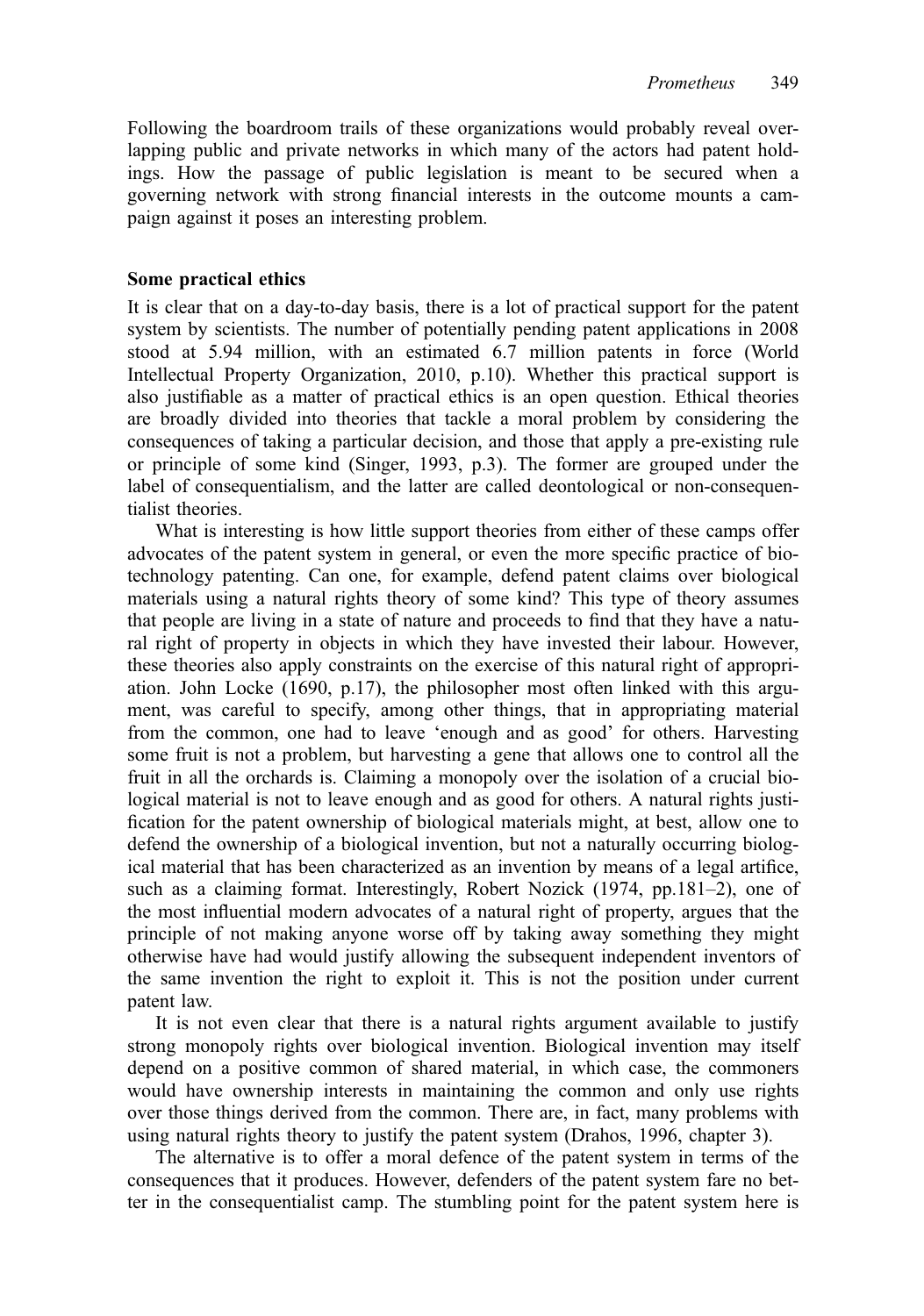that when we judge the system by its consequences, its impact on everyone must be taken into account. As Jeremy Bentham was said to have put it, 'everybody to count for one, nobody for more than one'. <sup>6</sup> Globally, poor people vastly outnumber rich people. The patent system operates on the basis of the ability to pay and so it follows that the system does not service the needs of the poor. This has become blindingly obvious to all in the case of access to medicines. The idea that globally networked patent monopolies in the hands of profit-maximizing multinationals would serve the interests of the poor is counter-intuitive and upon reflection remains so.

Perhaps the desperate defender of the patent system might argue that, even if the system does not work well for poor countries, it works well for rich countries. If this is true, then there is an immediate ethical implication. Rich states should never have used trade threats to force developing countries into trade agreements like TRIPS, and they should clearly stop using trade agreements to bring developing countries into the patent system. They have not and have actually intensified bilateral trade pressures on developing countries to adopt and enforce patent regimes.<sup>7</sup> Any theory of global justice would have as a minimum an obligation not to globalize an economic order that brings harm to poor people (Pogge, 2001, p.22). The US and EU routinely breach this obligation, extending a system that transfers wealth from the poor to the rich.

I think it is also clear that the patent system does not survive a consequentialist assessment of its performance in rich countries. Clearly, the system does not serve poor people in rich countries any better than it serves poor people in poor countries. The only difference is that rich country governments might be able to regulate better for the adverse price effects of patents. In the case of medicines, for example, they might implement a price control system. This type of argument ignores the real world incentive effects of the patent system, effects that we have to take into account when we are evaluating its consequences. Patent monopolies in the hands of multinationals create incentives to extend those monopolies, to change the rules of the patent system to entrench their advantages and obtain more rents. For example, during Australia's free trade negotiations with the US in 2004, it was made clear by the US pharmaceutical industry that it wanted the Australian government to make significant reforms to its pharmaceutical benefits scheme (PBS) (Drahos et al., 2004). Australia made major reforms in 2007, breaking the PBS into two formularies, F1 (essentially patented medicines) and F2 (essentially generic medicines). Between 2005–06 and 2009–10, the cost to the Australian government of the patented medicines in F1 rose by 35% (see Australian Senate, 2010). The 2007 reforms have done nothing to contain the public cost of patented medicines and may well have helped to increase them. The rent-seeking effects the patent system unleashes are not confined to medicines, but can also be seen in other areas, such as patent rights over plants and seeds.

A consequentialist defence of the patent system also has to show that there are no superior alternatives to the system. For example, in order to justify the grant of monopolies over discoveries, one would have to show that patent norms were superior in efficiency terms to the norms of science. This would mean arguing that a government should not fund basic research as a public good, a tough argument to make out. There may also be better ways to reward invention than through the patent system. In the nineteenth century, there were examples of organizations preferring to use prizes rather than patents to stimulate invention (Coulter, 1991, p.121).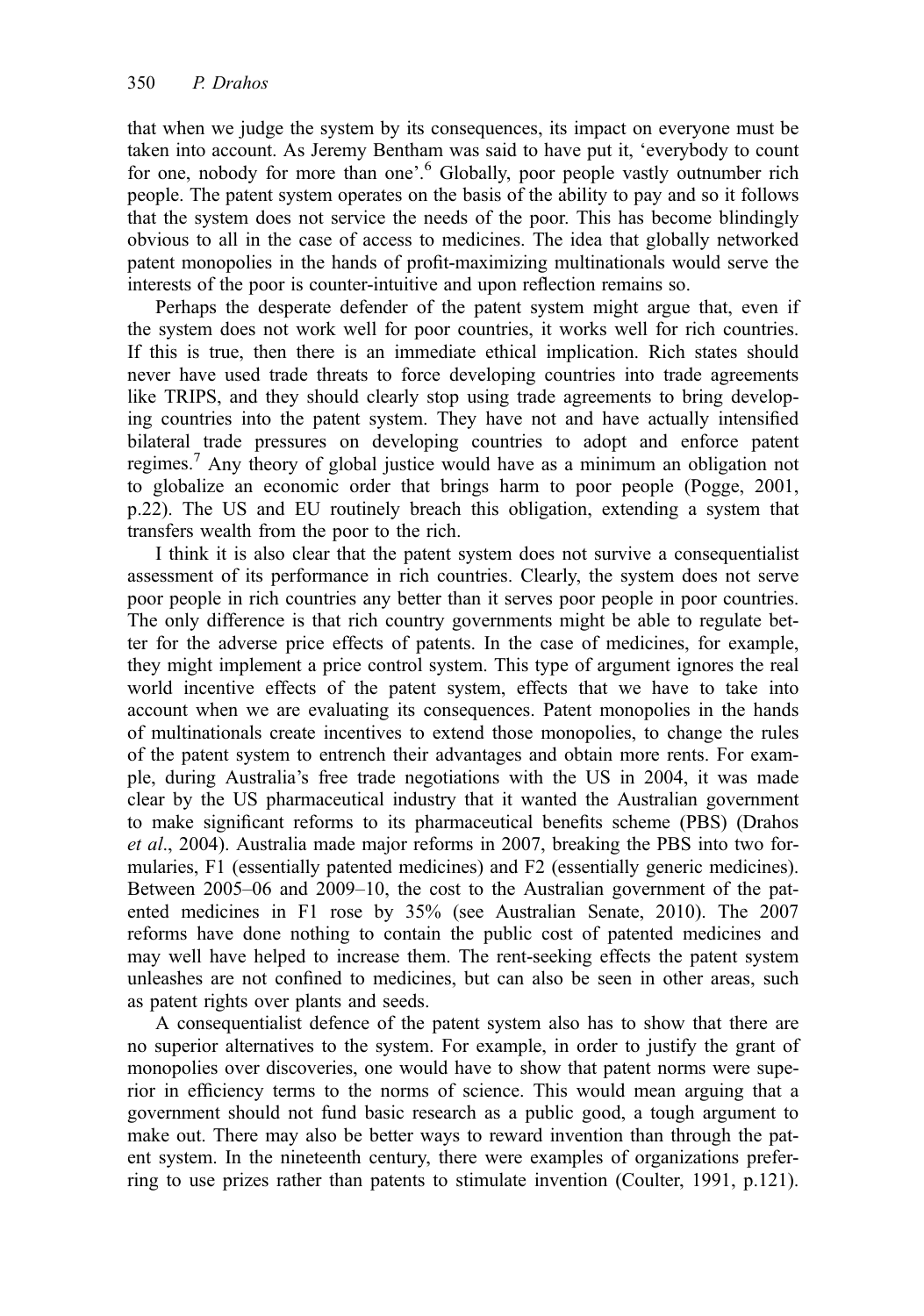The arguments for the superior efficiency of prizes continue to be made today (Love and Hubbard, 2007).

Why has the patent system not only survived but grown if there is so little to say in its moral favour? Morally indefensible institutions can hang around for a long time of course, slavery being an example. The patent system also has a rich and powerful elite in its corner, willing to hand out lots of election carrots to politicians or to intimidate them with threats of investment flight. But this is not just a story of the triumphant geopolitics of the powerful. As I have shown, the patent system depends on scientists buying into it and becoming its willing helpers. Enough of them believe in the prospect of a Midas monopoly to continue to support the system. Without their support, the system could not function. Their submissions to the Australian Senate inquiry show what fervent believers they have become. Lawyers can be blamed for lots of things, but not for the patent system.

#### **Notes**

- 1. See 'Healing Novartis', available from http://www.businessweek.com/1999/99\_44/ b3653212.htm.
- 2. Patent Amendment (Human Genes and Biological Materials) Bill 2010 (No. 2).
- 3. The Senate committee reported in November of 2010. See Australian Senate, Community Affairs References Committee, Gene Patents, November 2010, available from http:// www.aph.gov.au/Senate/committee/clac\_ctte/gene\_patents\_43/report/report.pdf.
- 4. The text of the explanatory memorandum is available from http://www.aph.gov.au/ Senate/committee/legcon\_ctte/patent\_amendment/.
- 5. These are available from http://www.aph.gov.au/Senate/committee/legcon ctte/patent amendment/index.htm [accessed June 2011].
- 6. Attributed by John Stuart Mill to Bentham. See his 'Utilitarianism' in Warnock (2003, p.233).
- 7. Some sense of the scale of bilaterals in intellectual property can be obtained from http:// www.bilaterals.org/ [accessed June 2011].

#### References

- Australian Senate Community Affairs Legislation Committee (2010) National Health Amendment (Pharmaceutical Benefits Scheme) Bill 2010, p.26, available from http://www.aph.gov.au/ Senate/committee/clac\_ctte/nat\_hlth\_pbs\_10\_43/report/report.pdf.
- Buchanan, B. and Chapela, I. (2002) 'Novartis revisited', California Monthly, 112, 4, available from http://www.cnr.berkeley.edu/~christos/espm118/articles/novartis\_revisited\_chapela. html [accessed June 2011].
- Coulter, M. (1991) Property in Ideas: The Patent Question in Mid-Victorian Britain, Thomas Jefferson University Press, Kirksville, MO, p.121.
- Drahos, P. (1996) A Philosophy of Intellectual Property, Dartmouth, Aldershot.
- Drahos, P., Lokuge, B., Faunce, T., Goddard, M. and Henry, D. (2004) 'Pharmaceuticals, intellectual property and free trade: the case of the US–Australia free trade agreement', Prometheus, 22, pp.243–57.
- Drahos, P. (2010) The Global Governance of Knowledge: Patent Offices and Their Clients, Cambridge University Press, Cambridge.
- Dutfield, G. (2003) Intellectual Property Rights and the Life Science Industries: A Twentieth Century History, Ashgate, Farnham.
- Etzkowitz, H. (1998) 'The norms of entrepreneurial science: cognitive effects of the new university-industry linkages', Research Policy, 27, pp.823–33.

Etzkowitz, H. (2002) MIT and the Rise of Entrepreneurial Science, Routledge, London.

- Locke, J. (1690) The Second Treatise of Government in Peardon, T. (ed.) (1952), Bobbs-Merrill Educational Publishing, Indianapolis, IN.
- Love, J. and Hubbard, T. (2007) 'The big idea: prizes to stimulate R&D for new medicines', Chicago-Kent Law Review, 82, pp.1519–54.